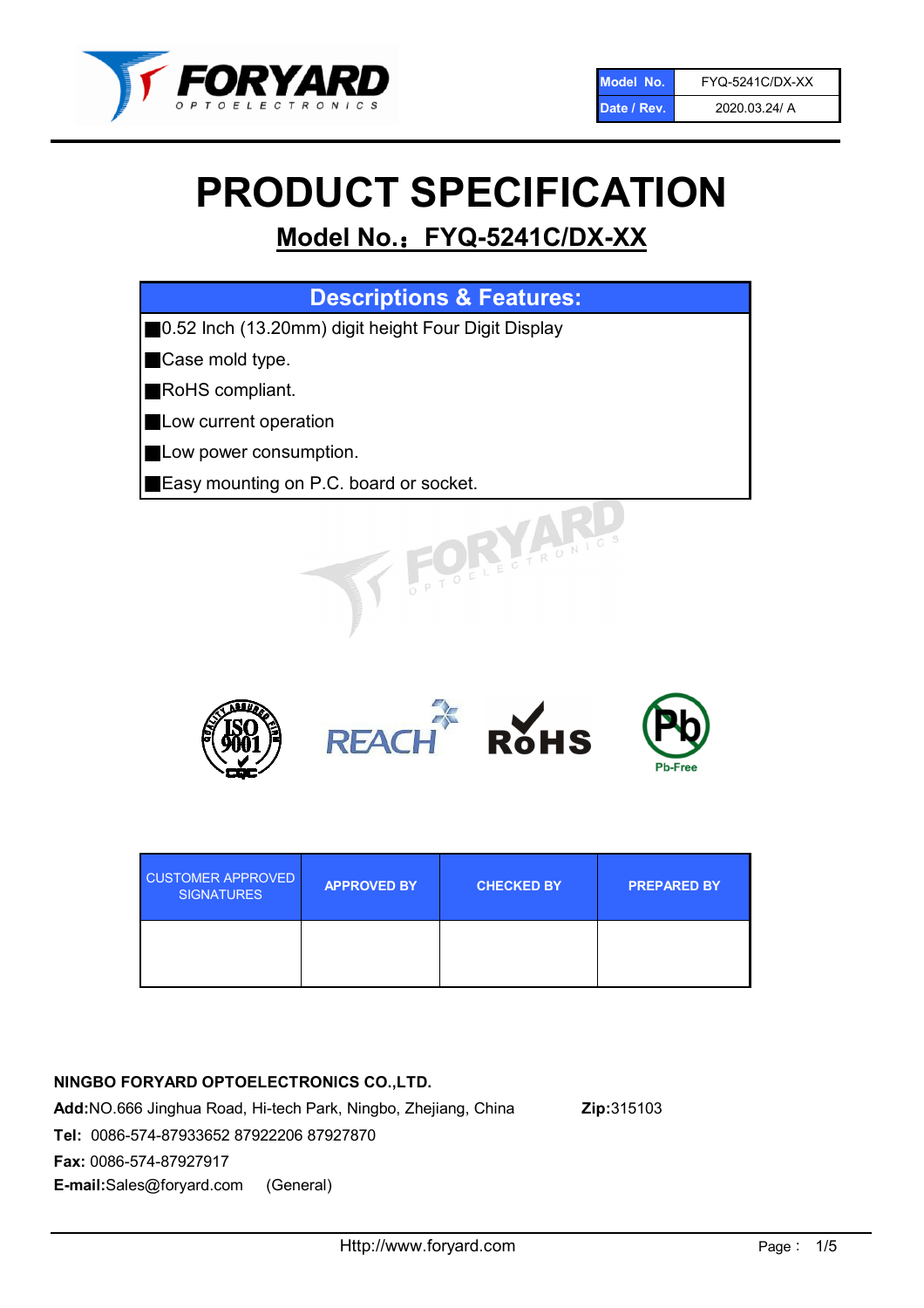

| Model No.   | FYQ-5241C/DX-XX |
|-------------|-----------------|
| Date / Rev. | 2020.03.24/ A   |

# Model No.: FYQ-5241C/DX-XX

# ■ -XX: REF Surface / Epoxy color

| Color<br><b>Number</b>      |               |                           |               |            |
|-----------------------------|---------------|---------------------------|---------------|------------|
| REF Surface Color   O White |               | I○ Black  ○ Grav          | $\circ$ Red   | IO Green   |
| Epoxy Color                 | ○ Water Clear | $\circ$ White $\circ$ Red | $\circ$ Green | ( ) Yellow |

## ■ Mechanical Dimensions







Notes:

- 1. All pins are Φ0.50[.020]mm
- 2. Dimension in millimeter [inch], tolerance is ±0.25 [.010] and angle is ±1° unless otherwise noted.
- 3. Bending≤Length\*1%.
- 4.The specifications,characteristics and technical data described in the datasheet are subject to change without prior notice.
- 5.The drawing is different from the actual one, please refer to the sample.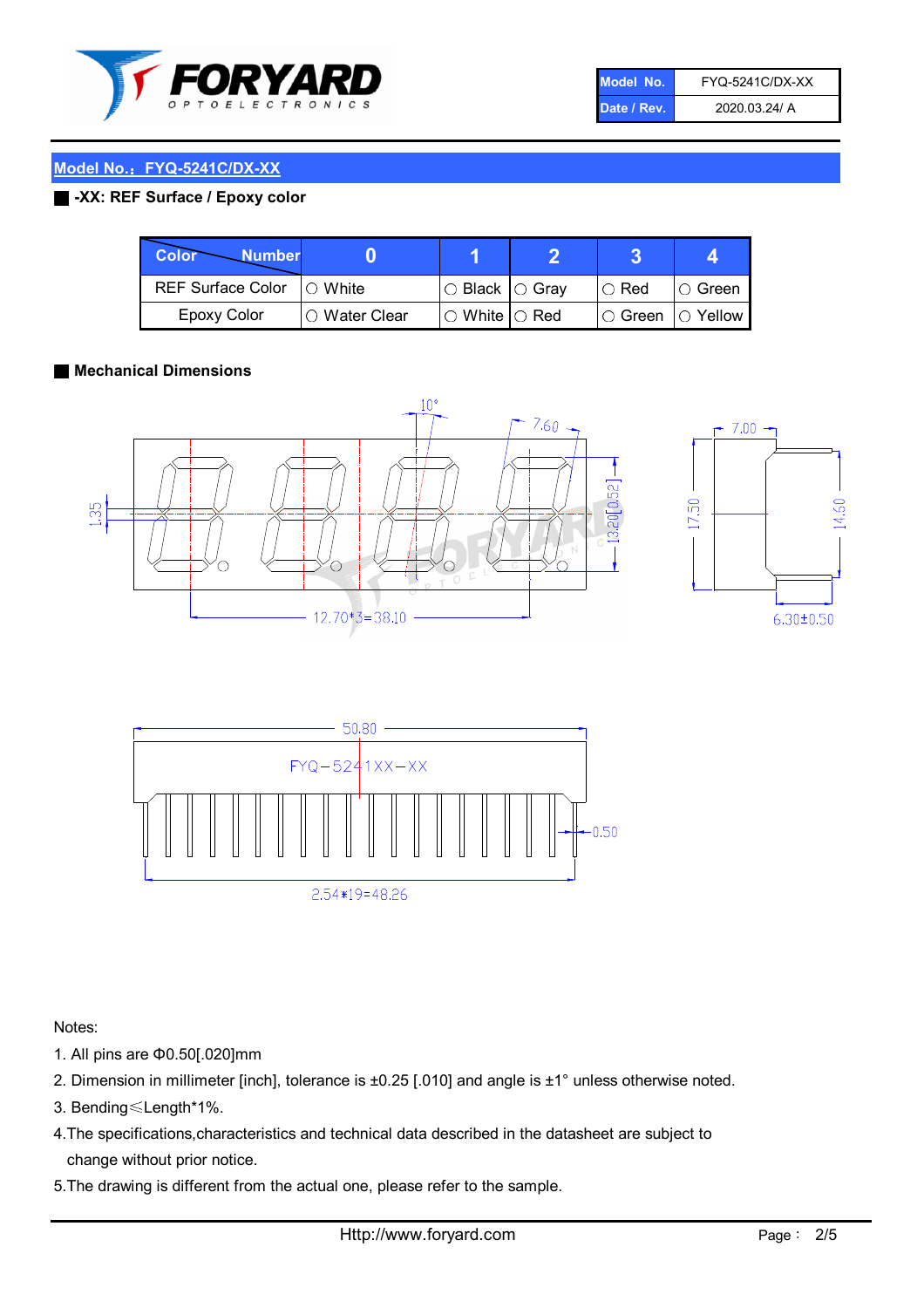

| Model No.   | <b>FYQ-5241C/DX-XX</b> |
|-------------|------------------------|
| Date / Rev. | 2020.03.24/ A          |

# Model No.: FYQ-5241C/DX-XX

# ■ All Light On Segments Feature & Pin Position



FYQ-5241CX



# FYQ-5241DX

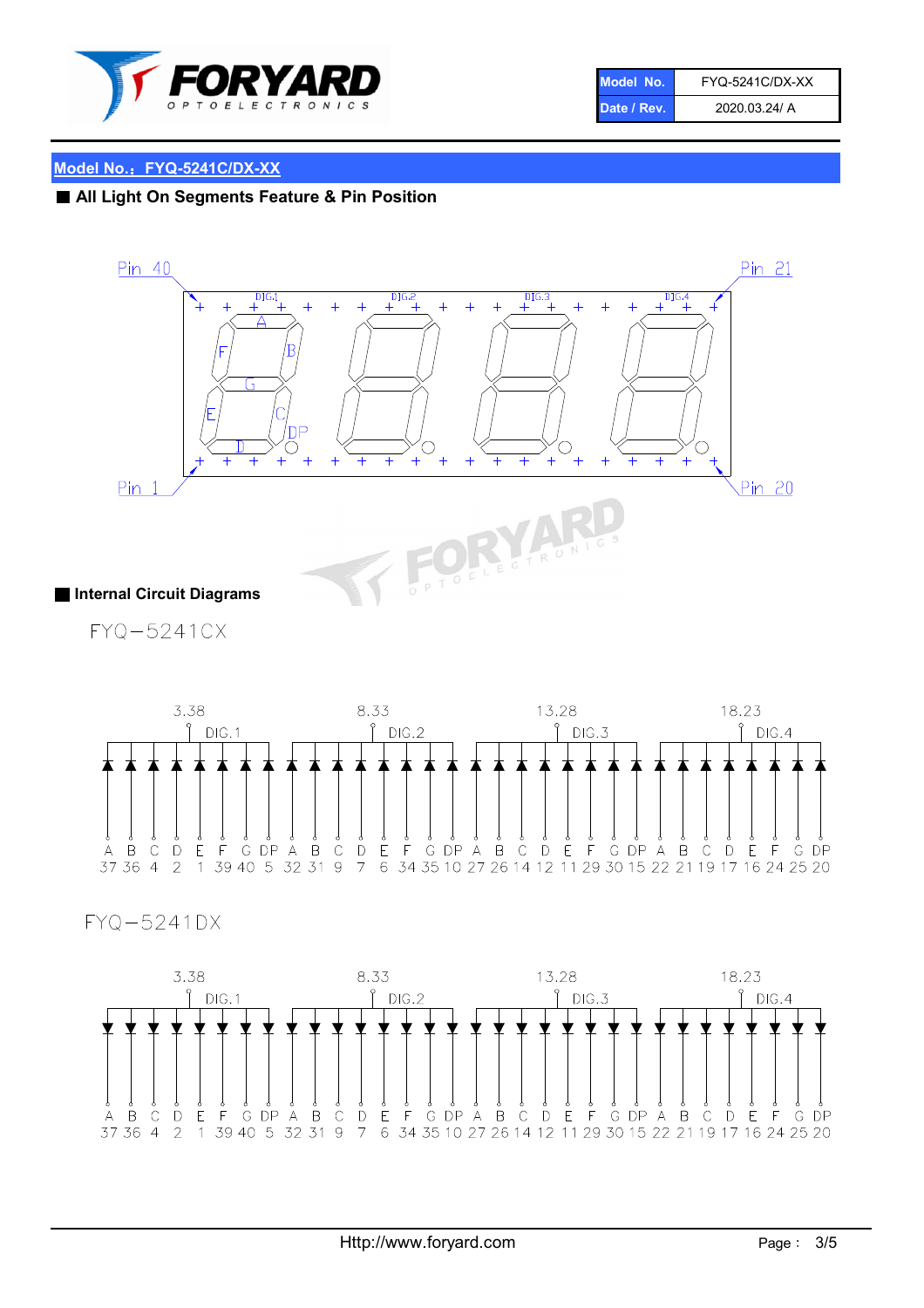

| Model No.   | FYQ-5241C/DX-XX |
|-------------|-----------------|
| Date / Rev. | 2020.03.24/ A   |

(Ta=25℃)

# Model No.: FYQ-5241C/DX-XX

#### Absolute maximum

| solute maximum ratings       |               |                       |              |            | (Ta=25℃)    |
|------------------------------|---------------|-----------------------|--------------|------------|-------------|
| <b>Parameter</b>             | <b>Symbol</b> | <b>Test Condition</b> | <b>Value</b> |            |             |
|                              |               |                       | <b>Min</b>   | <b>Max</b> | <b>Unit</b> |
| Reverse Voltage              | VR            | $IR = 30$             | 5            |            |             |
| <b>Forward Current</b>       | ΙF            |                       |              | 30         | mA          |
| Power Dissipation            | Pd            |                       |              | 100        | mW          |
| <b>Pulse Current</b>         | Ipeak         | Duty=0.1mS,1KHz       |              | 150        | mA          |
| <b>Operating Temperature</b> | Topr          |                       | $-40$        | $+85$      | °C          |
| Storage Temperature          | Tstr          |                       | $-40$        | $+85$      | °C          |

## ■ Electrical-Optical Characteristics

#### ● Color Code & Chip Characteristics:(Test Condition:IF=10mA)

Typ Max S | Hi $\textsf{Red}$  | AlGaInP | 660nm LE 20nm | 2.00 | 2.50 D | Super Red | AIGaAs/DH | 650nm | 20nm | 2.00 | 2.50 E | Orange | GaAsP | 625nm | 35nm | 2.00 | 2.50 A | Amber | GaAsP | 610nm | 35nm | 2.00 | 2.50 Y | Yellow | GaAsP | 590nm | 35nm | 2.00 | 2.50 G Yellow Green AIGaInP | 570nm | 10nm | 2.00 | 2.50 3.00 3.80 3.00 3.80 W | White | InGaN/GaN | X=0.29,Y=0.30 |CCT:9500K| 3.00 | 3.80 UHR Ultra Hi Red | AlGaInP | 640nm | 20nm | 2.00 | 2.50 UR | Ultra Red | AlGaInP | 635nm | 20nm | 2.00 | 2.50 UE Ultra Orange | AIGaInP | 625nm | 20nm | 2.00 | 2.50 UA Ultra Amber | AIGaInP | 610nm | 20nm | 2.00 | 2.50  $UV$  Ultra Yellow  $\vert$  AlGaInP  $\vert$  590nm  $\vert$  20nm  $\vert$  2.00  $\vert$  2.50  $\text{UG}$  Ultra Yellow Green | AIGaInP | 570nm | 30nm | 2.00 | 2.50 PG Pure Green | InGaN | 520nm | 36nm | 3.00 | 3.80 30nm 3.00 3.80 30nm 3.00 3.80 UW |Ultra White | InGaN/GaN | X=0.29,Y=0.30 |CCT:9500K| 3.00 | 3.80 40~85 60~120~180 40~70 Segment-to-Segment Luminous Intensity ratio(Iv-M) 1.5:1 610nm 9~20(mw) 350~450 470nm 120~180 120~180 Ultra Blue InGaN/GaN InGaN/GaN 9~20(mw) 20~50 280~600 570nm | 30nm | 2.00 | 2.50 | 20~60 470nm 590nm InGaN/GaN B Blue I InGaN 570nm | 10nm | 2.00 | 2.50 | 10~20 30~105 30~135 460nm 520nm Ultra brightness **AlGaInP** AlGaInP 60nm AlGaInP 640nm Peak Wave Length $(\lambda_{\rm P})$ UB 460nm 635nm AlGaInP AlGaInP AlGaInP InGaN/GaN AlGaInP 10~20 Luminous **Intensity** (Iv) Unit:mcd AlGainP 660nm GaAsP GaAsP AlGaAs/DH **Spectral** Line halfwidth (∆λ1/2) 10~20 Standard brightness Forward Voltage(VF) Unit:V 15~30 10~20 625nm GaAsP 590nm **Emitting Color Dice Material** 10~21 610nm

## Note:

1.Luminous Intensity is based on the Foryard standards.

2.Pay attention about static for InGaN